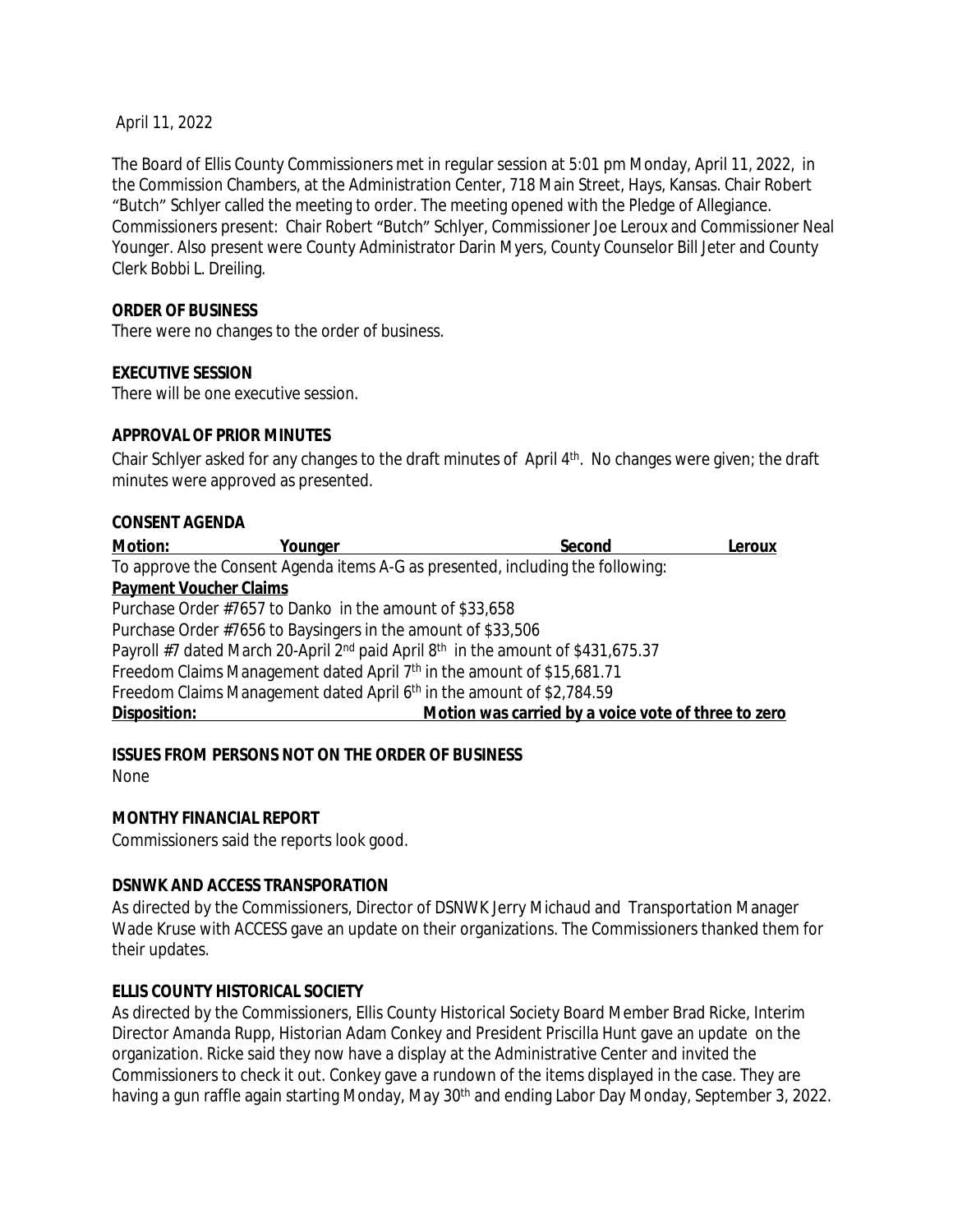They have received enough donations this year to purchase the technology project for computers and Past Perfect software. The Commissioners thanked them for the update.

#### **MIDWEST ENERGY SUBSTATION CUP**

Ellis County Interim Environmental Services Director Justin Craig and Ellis County Joint Planning Chairman David McDaniel presented to the Commission the Conditional Use Permit (CUP) permit 2209 for the Midwest Energy Substation. Commissioner Younger excused himself from this process. The Planning and Zoning Commission approved the CUP/Development Plan 2203 at the pubic hearing on March 23, 2022, and now submit to the Commission for their final decision. As of this time no protests have been filed with the County Clerk.

**Motion:** Leroux Second: Second: Schlyer I move that we approve CUP 2209 to allow Midwest Energy to construct a substation located 1.9 miles east of Walker Avenue on Severin Road in rural Ellis County, as the zoning regulations have been followed and approved by the Planning and Zoning Commission on March 23, 2022. **Disposition: Motion passed by a voice vote of two to zero.**

# RESOLUTION NO. R-2022-07 **RESOLUTION OF THE BOARD OF ELLIS COUNTY COMMISSIONERS**

WHEREAS, the Board of Ellis County Commissioners of Ellis County, Kansas , by the powers vested in it adopted Ellis County Zoning Regulations effective September 1, 2006, and

WHEREAS, pursuant to said Zoning Regulations the Board of County Commissioners has the authority to approve applications for conditional use permits.

NOW, THEREFORE, BE IT RESOLVED BY THE BOARD OF COUNTY COMMISSIONERS OF ELLIS COUNTY, KANSAS, that:

A request for a Conditional Use Permit 2209 by Midwest Energy, acting as agent for Robert Kirk & Coleen D Dickinson, landowners, for a substation is approved.

This is on the below described property, to wit:

 A 0.15+/- acre tract of land that will be located in the S13, T12, R16, ACRES 626.9, ALL SEC; LESS RD R/W The site location is 1.9 miles west of Walker Avenue on the south side of Severin Road, Ellis County, Kansas

BE IT FURTHER RESOLVED that this resolution will become effective upon publication in the official County newspaper.

ADOPTED BY THE BOARD OF COUNTY COMMISSIONERS, ELLIS COUNTY, KANSAS, this 11<sup>th</sup> day of April 2022. BOARD OF COUNTY COMMISSIONERS OF ELLIS COUNTY, KANSAS

> Robert (Butch) Schlyer, Chairman Neal Younger, Commissioner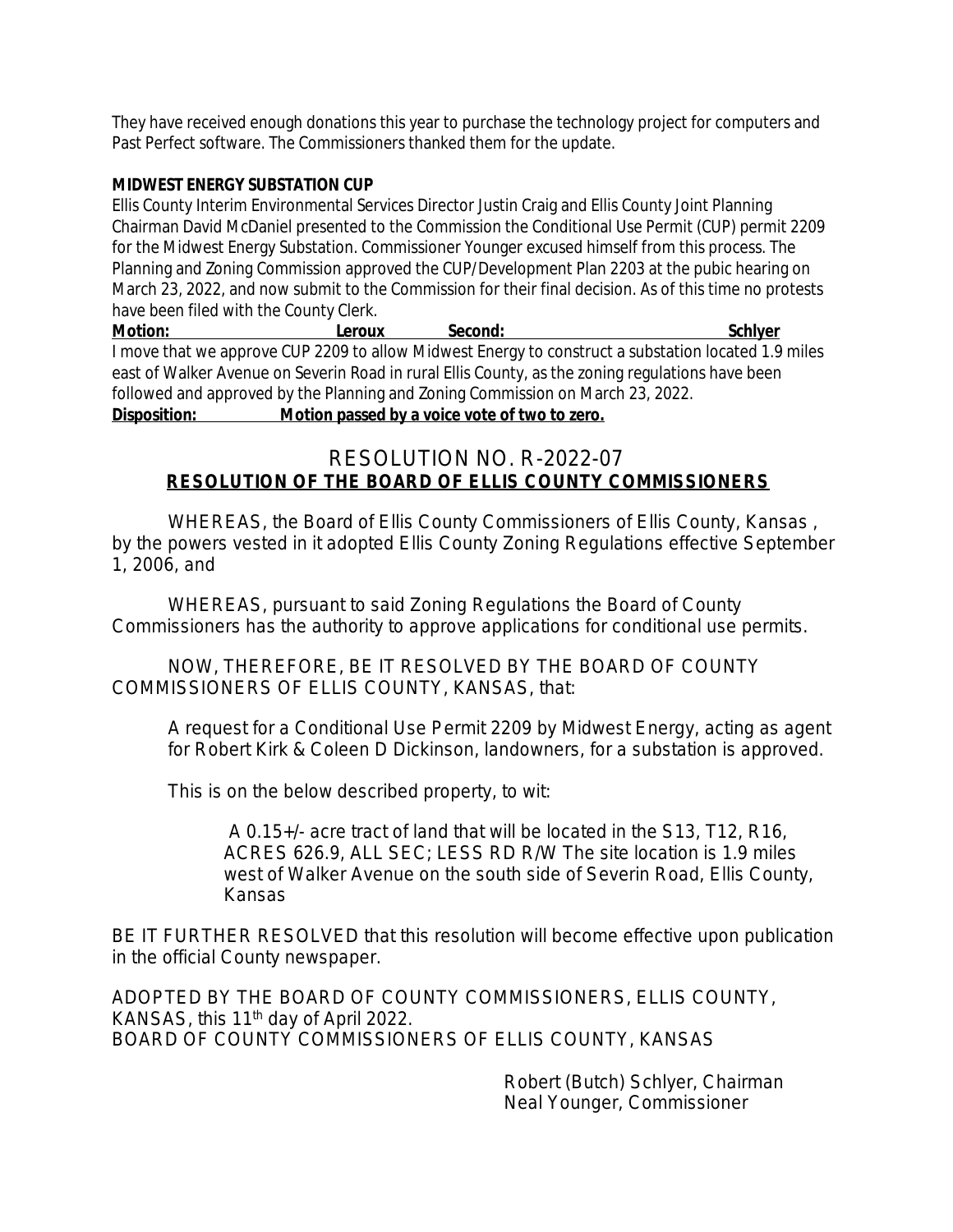# ATTEST: Bobbi Dreiling, County Clerk

# **PLANNING AND ZONING APPOINTMENTS**

Interim Environmental Services Director Justin Craig is asking the Commission to appoint a new member to the expired term of the Joint Planning Commission. The Planning and Zoning Commission has been short one member since July 1, 2021. There has been one application received for the position by Mason Ruder of the City of Hays. This appointment is being requested at this time to fill the position before the next scheduled meeting on April 27<sup>th</sup>. David McDaniel has also informed the Environmental Services Department that he would accept another three-year appointment.

**Motion: Leroux Second: Younger** I move that the Commission appoint Mason Ruder to a three-year term effective immediately and expiring June 30, 2025; and reappoint David McDaniel to a three-year term expiring June 30, 2025, to the Joint Planning Commission.

**Disposition: Motion passed by a voice vote of three to zero.**

## **DECEMBER 15, 2021 STORM UPDATE**

Emergency Manager & Assistant Fire Chief Lyle Pantle updated the Commission from the December 15, 2021 wind/fire event. The Office of the Governor had signed a document indicating there was enough damage to declare a disaster for the State. This declaration has been in the hands of the President, waiting for approval to get Federal aid. Ellis County has been advised to submit two separate Request for Public Assistance (RPA) due to the nature of the wording of the declaration. We are currently waiting on a response It has been expressed that if the wind event had not occurred, there most likely would not have been a fire. This is the reason for the two requests so that if one is deemed not covered, the other would still fall into the designated wind event damage. All costs have already been paid by the County. This is for a reimbursement request. If supported, Federal aid would be for 75% with an additional 10% covered by the State. Ellis County would be responsible for 15% of the total costs.

#### **BALLISTIC VEST PURCHASE**

Sheriff Scott Braun is asking for the approval of the Commission to purchase 22 ballistic panels, carrier and identification panels. This would replace the current vests that will expire at the end of 2022. The total cost of \$33,506 would be paid out of Capital Fund 16. They have applied for a COPS Grant; that if awarded would by 50% (\$16,503) of the vests. They have in the past applied for this grant and were awarded same. This \$33,506 must be paid upfront before receiving reimbursement.

**Motion: Leroux Second: Younger**

I move to approve the purchase of 22 ballistic panels, carrier and identification panels from Baysingers Uniform & Equipment for a total of \$33,506.

**Disposition: Motion passed by a voice vote of three to zero.**

# **FIRE HOSE PURCHASE**

Director of Fire & Emergency Management Darin Myers is asking the Commission to approve the purchase of a new fire hose. This will include 11,800 feet except for the 1" booster reel hose. Expected fire hose service life ranges from 10-15 years depending upon usage, testing and service rotation. There are no records to show how old the current fire hose is, but some estimate it is over 20-25 years old. In recent years when completing the annual service testing, more and more of the hose is starting to fail. Currently, the fire department's spare hose has been almost depleted. The low bid from six vendors was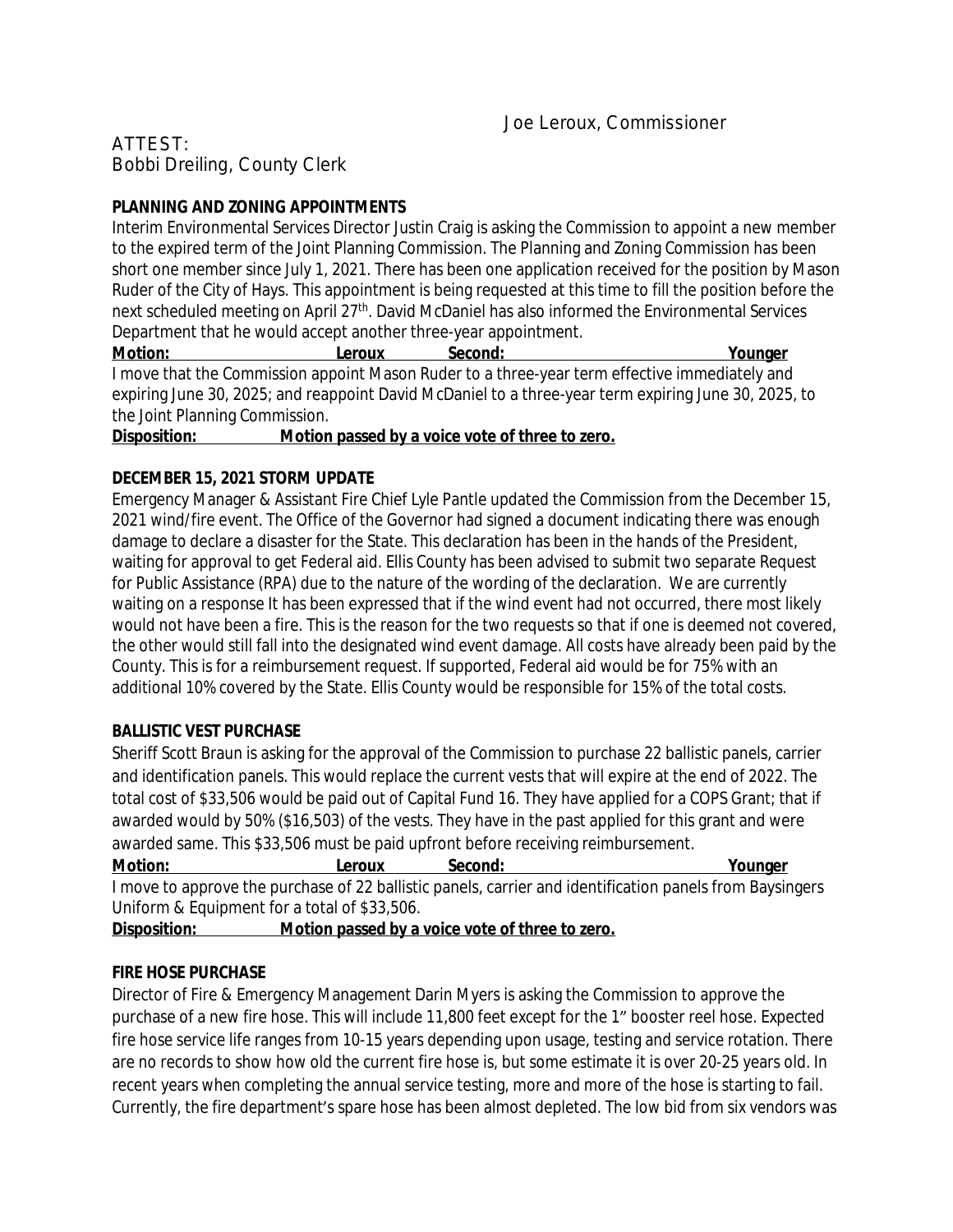\$33,658 from Danko Emergency Equipment. This is a 2022 scheduled capital purchase within the 2022 Fire Machinery Budget.

**Motion: Younger Second: Leroux** I move to approve Purchase Order 7657 to purchase fire hose from Danko Emergency Equipment in the amount of \$33,658.

**Disposition: Motion passed by a voice vote of three to zero.**

# **ADMINISTRATIVE CENTER HVAC CONTRACT**

County Administrator Darin Myers is asking for approval for the Commission Chair to sign the contract with Glassman Corporation to replace the HVAC system at the Ellis County Administrative building. The bid was awarded to Glassman Corporation in the amount of \$1,351,964 which included 10% contingency. The contract has been reviewed by County Counselor Bill Jeter. It was agreed that the Chair should sign the contract so the project can move forward.

# **COUNTY BUDGET FORCAST AND PLANNING CALENDAR**

County Administrator Darin Myers presented to the Commission a proposed budget planning schedule. He updated the Commission on the budget process and then showed a presentation have how different factors will change the forecast for Ellis County over the next 5-10 years. These are, however, only forecasts with different assumptions based on the history of the general fund, inflation, unknown revenue changes, etc. Some of the key points to review in the 2021 Ellis County budget are:

- The general budget revenues were over the budgeted amount by \$405,747, or just under 2%,
- Department directors and elected officials did well by working within their budget authority by staying under budget collectively by \$1,249,253, or about 6% under budget,
- The County collected a full year of the two new ¼ cent county-wide sales taxes. The budget was created conservatively on the estimated collections. The amounts were generated using amounts collected on the previously expired 2013-2018 sales tax. After the year was complete, the sales tax collections were approximately 40% more than anticipated. For 2022, an additional \$295,000 in sales tax was captured based on the average collections. For 2023, there is still room to capture additional sales tax dollars to help offset the general fund budget.
- The County moved to a new partially self-funded employee health insurance solution for overall cost savings with the goal to maintain the same level of benefits. As of March 2022, the employee benefit fund has grown to \$918,541 in 15 months and is fully funded.

The County Commission approved the proposed budget schedule.

# **COUNTY ADMINISTRATOR REPORT**

County Administrator Myers asked that Commissioner Younger be able to sign the ballot to accept the Kansas Human Resources Association to become a member of KAC. Younger signed the agreement to accept the Kansas Human Resource Association to be a member of KAC.

# **COUNTY COMMISSION REPORTS**

Leroux reported that he met with County Administrative Myers on the budget. Younger asked Brendan Mackay to give an update on the several projects that were going on with Public Works. He said he also met with Eric Ivy last week Monday; Ivy is with the wind Farm. Mackay said they started pouring the one